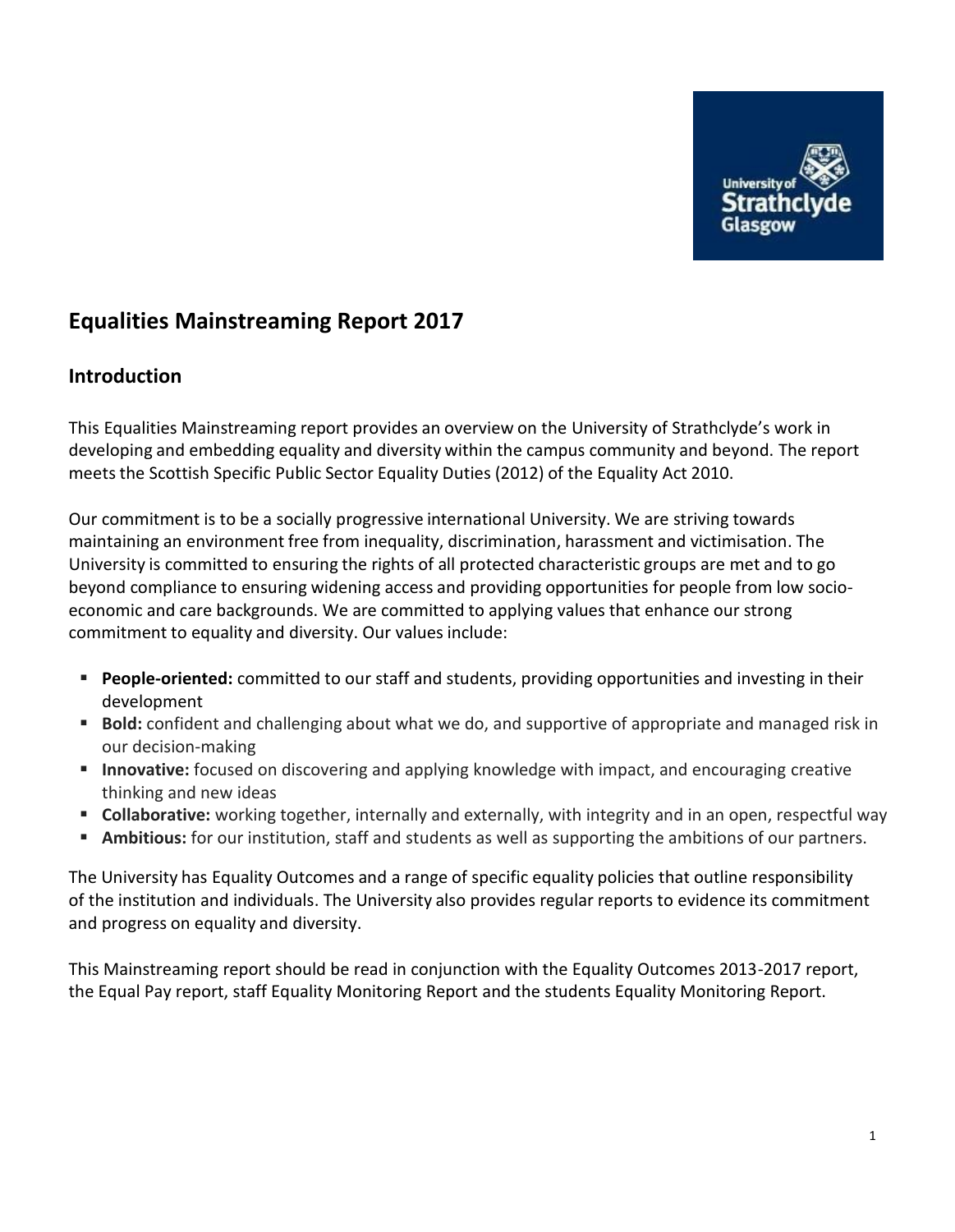# **The Strathclyde Approach**

Our approach is to mainstream equality in our day-to-day practices of the University as a provider of higher education and public sector employer. This ensures:

- equality becomes part of our structures, behaviours and culture
- we can demonstrate how we promote equality
- $\blacksquare$  continuous improvement and better performance<sup>1</sup>

The approach taken at Strathclyde is to go beyond the compliance obligations and to develop an inclusive ethos within the campus community of students, staff and visitors, based on fairness, equality, cultural diversity, dignity and respect.

We have a dedicated Equality and Diversity Office (EDO) to provide direction and identity to this area of the University's work. The University's Vice-Principal is the institutional Equality Champion and is responsible for ensuring the Executive Team and University Court are kept up to date on equality and diversity developments.

The EDO recognises that equalities is one of many responsibilities that individuals are juggling on a daily basis and aims to influence and provide assistance in changing long-established practices and patterns of interaction and operation at the University.

The EDO has led in developing and assisting with some leading-edge equalities best practice that has attracted interest within and outside of Scotland such as inviting voluntary disclosure by students and staff on all protected characteristics; undertaking innovative projects on the experience of trans applicants, students and staff in Scottish colleges and universities and supporting the Equally Safe project – which addresses gender based violence on university campus.

# **Strategic commitment**

 $\overline{a}$ 

The University's commitment to equality and diversity is articulated at the highest level and integrated in the Strategic Plan 2015-2020:

*We will ensure a supportive, people-oriented and rewarding working environment where staff will benefit from opportunities for development, a shared set of common aims, clear lines of communication and a commitment to equality and diversity. This includes our commitment to a new, extended Athena SWAN charter open to humanities, social science, law and business schools and covering wider issues of gender equality including the progression of professional, technical and support staff.* [\(University](http://www.strath.ac.uk/media/1newwebsite/documents/Strategic_Plan_2015_WEB_VERSION.pdf) Strategic Plan 2015 – 2020)

<sup>1</sup> P9. Mainstreaming the equality duty: A guide for public authorities(Scotland), May 2012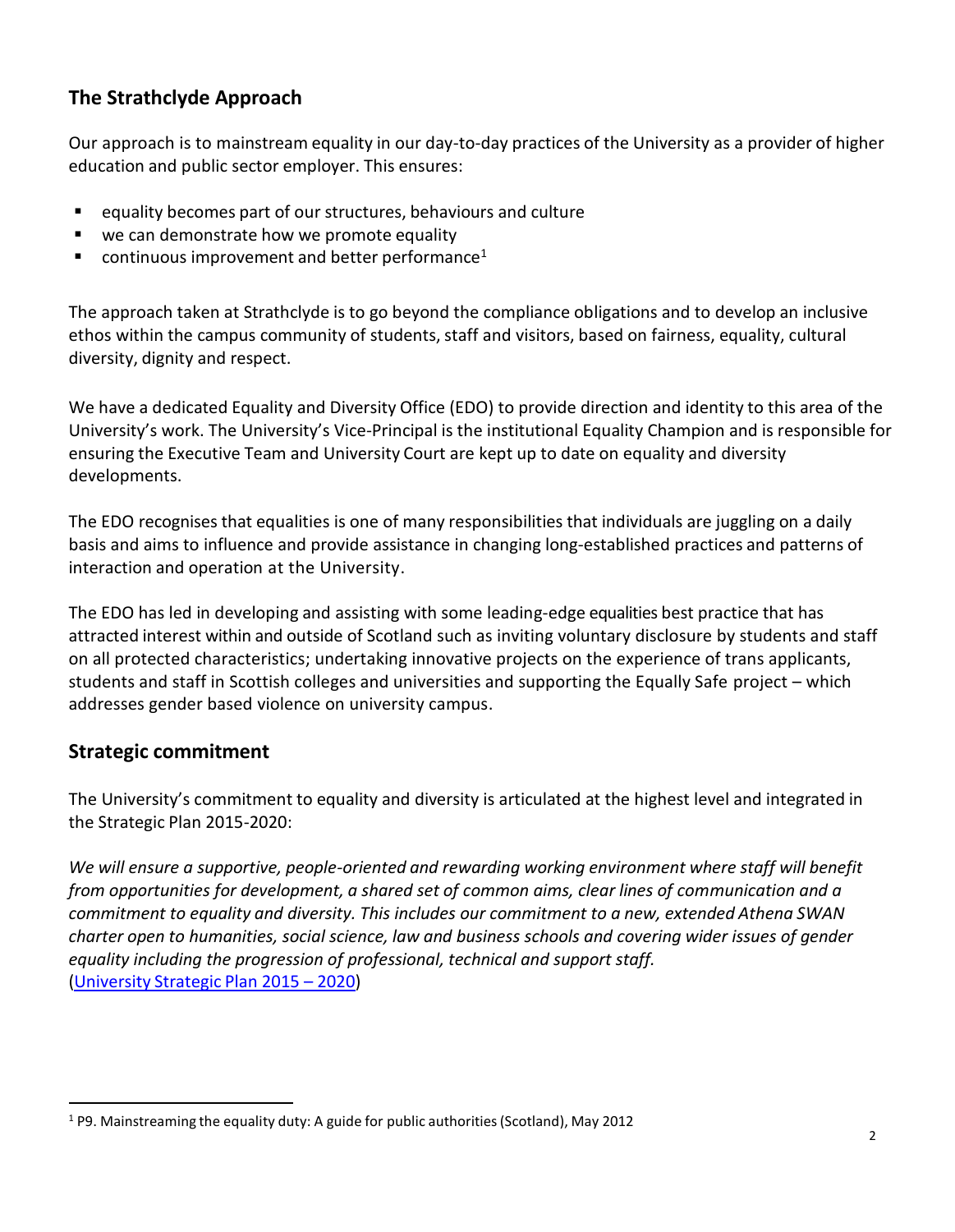### **Governance**

The Equality and Diversity Strategy Committee (EDSC) operates with delegated authority of Court. It is convened by the Vice-Principal and includes representativesfrom Faculties, Professional Services Directorates and the Students' Association. The EDSC sets the strategic direction and shapes equality and diversity policy, and ensures that the University is meeting compliance obligations of the Equality Act 2010. The Committee reports to the Executive Team, Staff Committee and the University Court on the University's compliance with legislation and effectiveness of the Equality & Diversity Strategy. The EDSC receives and approves annual staff and student Equality Monitoring reports, which are made publicly available and are used to inform future policy development, planning and enhancement.

The Vice-Principal works closely with the University Athena SWAN Champion and the Gender Equality Steering Group convener in promoting and embedding equality and diversity aspects in our strategy, policy and practices.

### **University Court**

The University Court is committed to a programme of action to enhance equality and diversity amongst its membership and seeks to ensure that a range of protected characteristic groups are represented on the University Court. We welcome the diversity of opinion and experience people can bring irrespective of situation or background. In common with most registered charities, there is no remuneration directly associated with membership of Court. However, the University undertakes to meet reasonable expenses incurred in connection with membership or activities on behalf of the University including child and other dependent care costs. This offer is indicated within advertisements for lay members and the diversity of applicants is monitored. Future actions will seek to promote diversity beyond gender and consider how to attract interest from other protected groups.

| Total Membership - 2013-2017 |      |        |       |        |          |  |
|------------------------------|------|--------|-------|--------|----------|--|
| Year                         | Male | Female | Total | % Male | % Female |  |
| 2013/14                      | 14   |        | 23    | 61%    | 39%      |  |
| 2014/15                      | 14   | 10     | 24    | 58%    | 42%      |  |
| 2015/16                      | 16   |        | 24    | 67%    | 33%      |  |
| 2016/17                      | 16   |        | 24    | 67%    | 33%      |  |

| <b>Co-opted Members</b> |      |        |       |        |          |  |
|-------------------------|------|--------|-------|--------|----------|--|
| Year                    | Male | Female | Total | % Male | % Female |  |
| 2013/14                 |      |        | 11    | 64%    | 36%      |  |
| 2014/15                 |      |        | 12    | 50%    | 50%      |  |
| 2015/16                 |      |        | 12    | 50%    | 50%      |  |
| 2016/17                 |      |        | 12    | 50%    | 50%      |  |

Note: Co-opted members are lay members appointed directly by Court and Court therefore has the ability to influence these appointments. The remaining members of Court are ex-officio or are elected or appointed by other groups.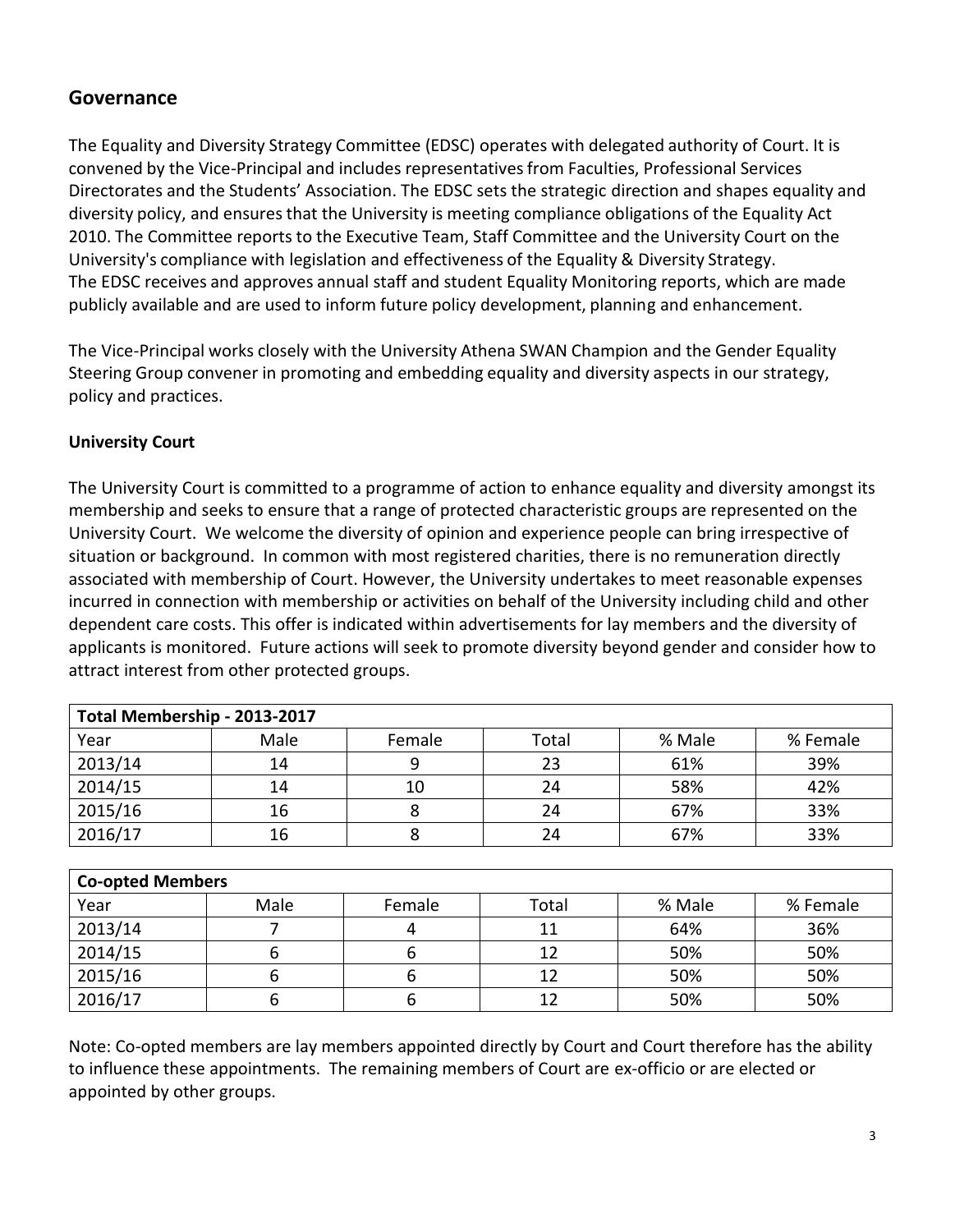

# **University Equality and Diversity Structure**

### **Equality Structure**

The University has a full-time dedicated team of two specialist equality staff: The Equality and Diversity Manager (appointed 2011) and Gender Equality Officer (2013). The team provides support to the Equality and Diversity Contacts, Dignity and Respect Advisers and Athena SWAN departmental leads.

The ED team is responsible for coordinating strategy and action planning in support of the University's equality and diversity commitments and the work of the Equality and Diversity Strategy Committee and its subcommittees/ sub-groups, including:

- University Athena SWAN Action Group
- Dignity and Respect Advisers Working Group
- Project Search Steering Group
- Trans.Edu.Scotland Steering Group
- Refugee and Asylum Seeker Working Group
- $-$  Equally Safe in Higher Education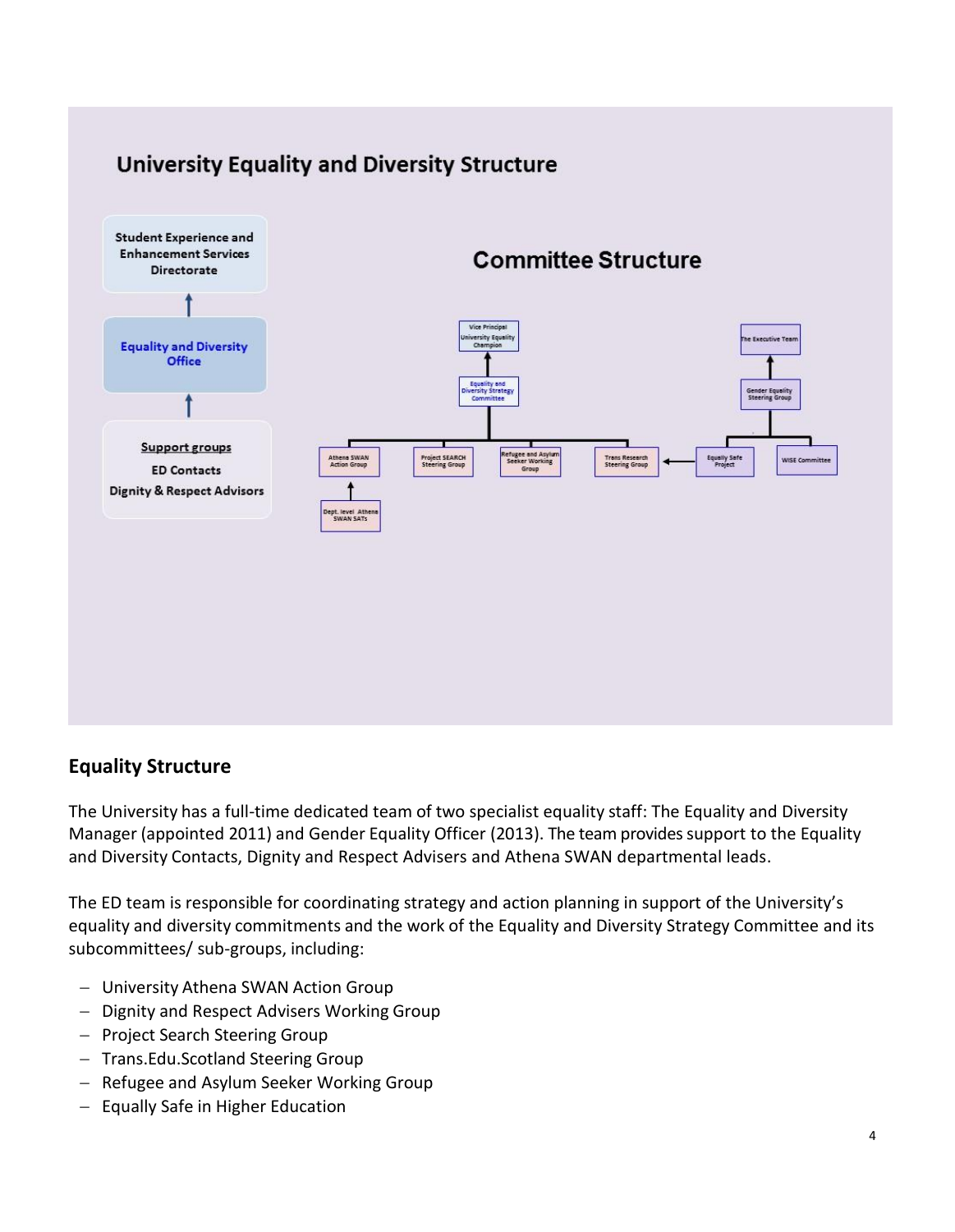The ED team also supports the Gender Equality Steering Group, which reports to the University Executive Team.

The ED team participates in extensive internal and external networks of practitioners and provides specialist knowledge across all the equality protected characteristics as well as in cultural diversity.

Other key University services that work directly on accessibility and disability related needs includes the Estates Services Directorate and the Student Disability Service. The University has partnered with [DisabledGo](http://www.disabledgo.com/organisations/university-of-strathclyde-glasgow/main-2) in 2012 to provide students, staff and visitors with detailed information about access to different University buildings. This information is included alongside [campus maps.](http://www.strath.ac.uk/maps/)

The University Procurement processestakes into account equality related information and applies transparent and fair practices and in doing so assists the University in meeting its legal responsibility.

The University voluntary network of Dignity and Respect Advisers provide informal support to any student or staff experiencing harassment. The University in liaison with the Students Association launched the [Report](http://www.strath.ac.uk/studywithus/strathlife/reportsupport/)  [and Support](http://www.strath.ac.uk/studywithus/strathlife/reportsupport/) initiative to encourage students and staff to report anonymously any inappropriate behaviour, verbal or physical harassment or other actions, for example threatening posters, stickers or graffiti that affects the safety of others.

Similarly, the Equality and Diversity Contacts and the Dept [Disability Contacts](http://www.strath.ac.uk/disabilityservice/informationforstaff/departmentaldisabilitycontactddcrole/) provide local department level support to students and staff on equalities related matters.

# **National benchmarking – the Athena SWAN charter**

The University identified the achievement of [Athena](http://www.ecu.ac.uk/equality-charters/athena-swan/) SWAN awards at departmental level as a key objective in its Equality Outcomes [2013-2017.](http://www.strath.ac.uk/equalitydiversity/equalitydutyreports/)

Similar commitment is included in the University's Outcome [Agreement](http://www.strath.ac.uk/media/publications/strategicplan/Outcome_Agreement_2013-14.pdf) [wi](http://www.strath.ac.uk/media/publications/strategicplan/Outcome_Agreement_2013-14.pdf)th the Scottish Funding Council (SFC), which sets out what we plan to deliver in return for SFC funding.

Athena SWAN is a national charter mark to advance gender equality, representation and progression. Awards are evidence based and require critical analysis of staff and students data to demonstrate progress made. National assessment panels assess the submission against a set criteria and recommend awards at the Bronze, Silver and Gold level.

As of October 2016 nine Strathclyde departments hold Athena SWAN awards, including a renewed Silver award by Civil and Environmental Engineering.

The Athena SWAN Champion convenes the University Athena SWAN Steering Group, which provides strategic direction for and monitoring of the University's Athena SWAN activities and action plans at institutional and departmental level. Each department has local Athena SWAN leads and working groups to develop and/ or progress the action plans.

The University also holds accreditation for HR [Excellence](http://www.strath.ac.uk/euhrexcellence/) in Researc[h,](http://www.strath.ac.uk/euhrexcellence/) the Disability [Confident](https://www.gov.uk/government/collections/disability-confident-campaign) Employer [Scheme](https://www.gov.uk/government/collections/disability-confident-campaign) and [Healthy](http://www.healthyworkinglives.com/) working lives Gold award.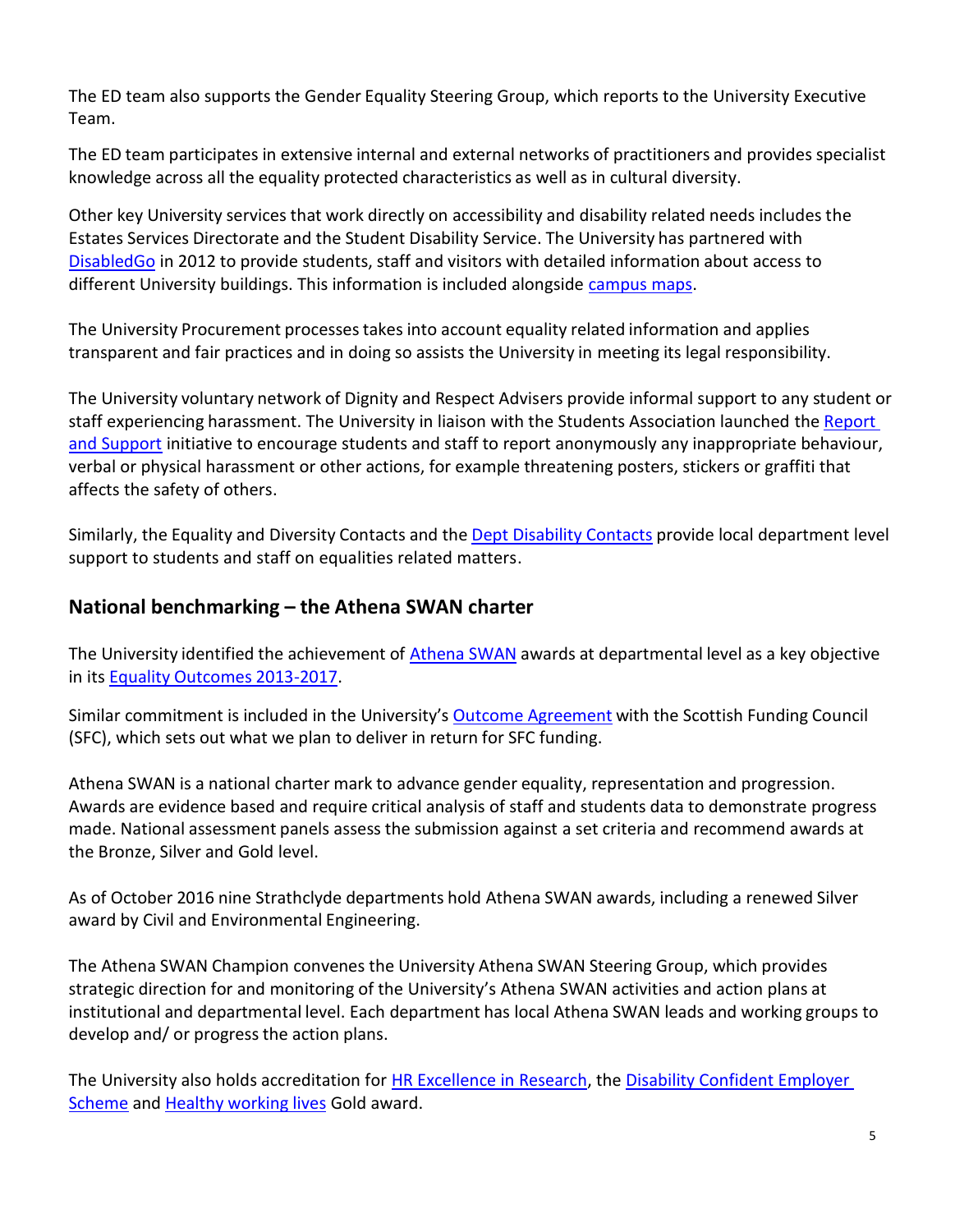# **Inclusive Policies**

The University has developed specific policies in relation to mainstreaming equalities. For example, 94% of staff and 71% of students<sup>2</sup> are aware in general about the following equality **policies**:

- **Dignity and Respect Policy**
- **Disability Policy**
- **Equality Assessment Guidelines**
- Equality Outcomes 2013-2017
- **Estates Services Equality and Diversity Guidance**
- Guidance for students and staff on student maternity, maternity/ paternity support and adoption
- **Strathclyde University Equality Policy**
- **Mental Health and Well Being Policy**

The University approved in 2016 two further policies on Dress Code and Appearance and Lesbian, Gay, Bisexual, Trans (LGBT+) students and staff.

### **Supporting our students and staff**

The University has over 20000 students and 3000 staff from over 100 countries.

| <b>Strathclyde Students</b> |              |  |  |  |
|-----------------------------|--------------|--|--|--|
| Female                      | 10539 (49%)  |  |  |  |
| Male                        | 10830 (51%)  |  |  |  |
| Total                       | 20656 (100%) |  |  |  |
|                             |              |  |  |  |
| BME <sup>*</sup>            | 1753 (8%)    |  |  |  |
| Disability                  | 1478 (7%)    |  |  |  |

| <b>Strathclyde Staff</b> |             |  |  |  |
|--------------------------|-------------|--|--|--|
| Female                   | 1800 (50%)  |  |  |  |
| Male                     | 1791 (50%)  |  |  |  |
| Total                    | 3591 (100%) |  |  |  |
|                          |             |  |  |  |
| BME*                     | 251 (7%)    |  |  |  |
| Disability               | 129 (4%)    |  |  |  |

 **\***Black Minority Ethnic

 $\overline{a}$ 

In order to support this community on equality and diversity the University maintains a dedicated [equalities](http://www.strath.ac.uk/equalitydiversity/eia/) [website](http://www.strath.ac.uk/equalitydiversity/eia/) which provides information on policies, reports, the Equality Committee structure, Athena SWAN, events, training available at the University as well as links to useful resources and relevant external web sites.

The University hosts [diversity events](http://www.strath.ac.uk/equalitydiversity/equalityevents/) throughout the year to celebrate key dates such as the Black History Month in October, International Day of Persons with Disabilities in December and International Women's Day in March.

In February 2016 the University hosted its thir[d Diversity](http://www.strath.ac.uk/equalitydiversity/diversityweek201720th-24thfebruary/) Week, which promotes ambitious diversity events to enhance knowledge, awareness and create dialogue among the University students, staff and the wider community and to foster excellent relations between people of different cultures, backgrounds and lifestyles on campus and beyond.

 $^2$  Survey conducted in 2015 over two thousand staff and students indicated high levels of policy awareness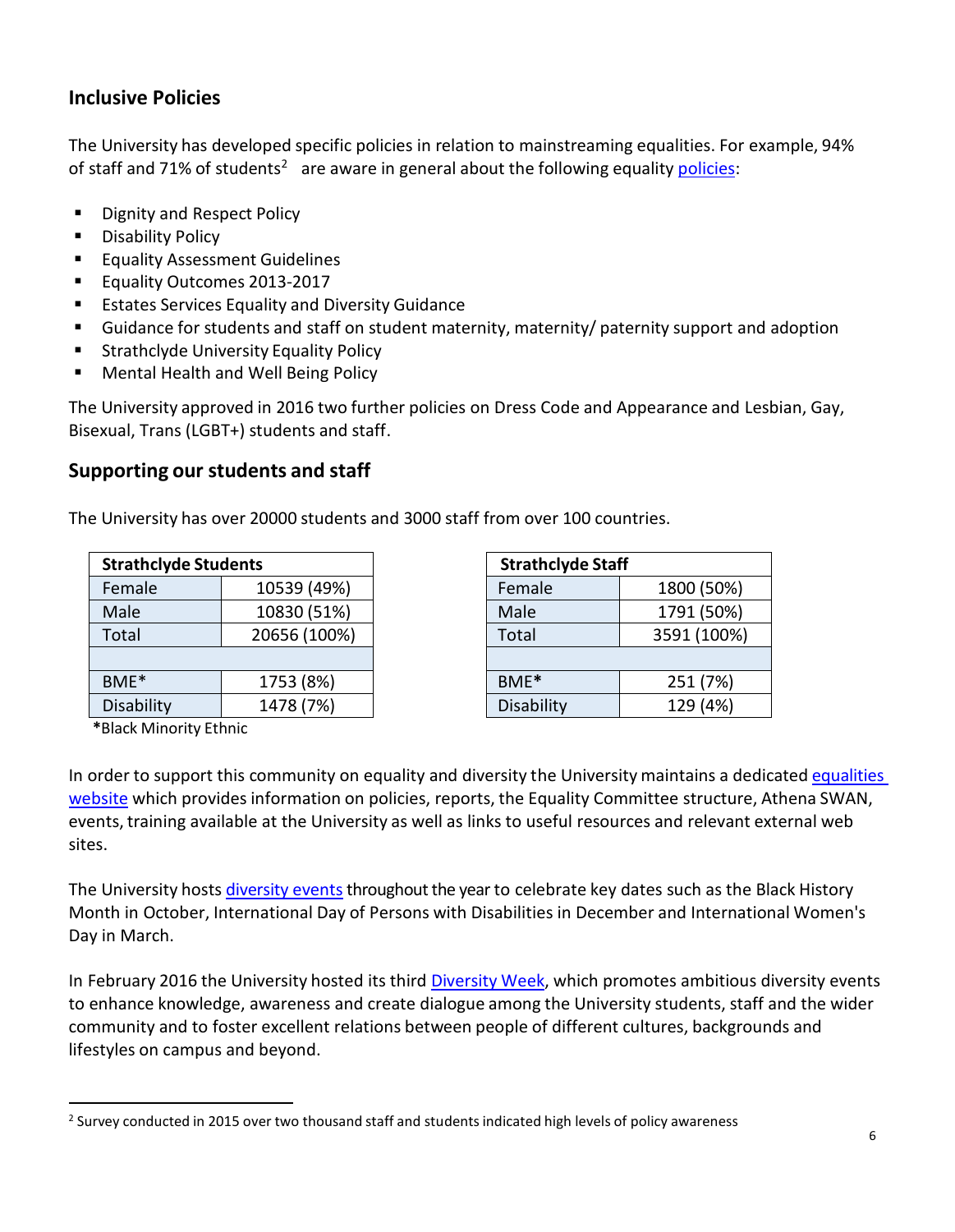The University developed a new accessible [Chaplaincy Centre](http://www.strath.ac.uk/chaplaincy/) in 2013. The Centre provides social, learning and sacred space for people of all faiths and none. Support is provided by chaplains from wider religions and belief communities, including Roman Catholic, Methodist, Jewish, Humanist, Muslim and Sikh chaplain. Daily Mass service is held each day Monday – Friday. Student societies including the International student families hold regular activities that are widely publicised.

The University has dedicated spaces for the Mature Students Association, student liberation groups and the Muslim students. Reflection rooms are provided across the campus for students and staff for quiet prayer, contemplation and meditation. These are situated in the Curran building, Graham Hills building, the Technology and Innovation Centre and the Wolfson Building. This provision is to be rolled out to other buildings.

The University has implemented gender neutral washrooms and baby changing facilities across the campus.

Regular meetings are held by management with students and the Students Association to ensure appropriate needs are met and fit for purpose. The student voice is also formally represented on all University Committees by the elected officers of the [Students Association.](http://www.strathstudents.com/)

University staff work proactively with the Students' [Association](http://www.strathstudents.com/) to provide support to all students. Student clubs and societies promote a range of activities to support mutual interests and opportunities for befriending and networking.

Our [widening](http://www.strath.ac.uk/sees/wideningaccess/) access team provides support to students from care leaver background, mature students and those from low socio-economic backgrounds.

Any student requiring assistance with their studies can receive additional from [support](http://www.strath.ac.uk/studyskills/) for study skills, [Maths Skills Support Centre](http://www.strath.ac.uk/mathsskills/) and English [language.](http://www.strath.ac.uk/studywithus/englishlanguageteaching/in-sessionalgeneralenglishenglishforacademicpurposes/)

The University provides counselling services to [students](http://www.strath.ac.uk/studentcounselling/) and [staff](http://www.strath.ac.uk/wellbeing/stressandmentalhealth/staffcounsellingandemployeeassistanceprogrammeeap/) that require this support.

For staff the University provided 424 centrally managed staff development programmes during 2016-2017. Staff and students are also encouraged to participate in mentoring programmes, including [a family friendly](http://www.strath.ac.uk/hr/mentoringstrathclyde/familyfriendly/)  [mentoring](http://www.strath.ac.uk/hr/mentoringstrathclyde/familyfriendly/) scheme. All new staff as part of their induction are informed about the University's commitment to equality and diversity. Furthermore, all new academic staff receive 3 days' specific induction which includes a dedicated session on equality and diversity. In addition, all staff are expected to complete an online Diversity in the Workplace module. We also provide facilitator based training on:

- Cultural diversity training
- Disability awareness
- Mental health awareness
- Unconscious bias

Since 2014 the University has supported female staff annually to participate in the [Aurora](http://www.lfhe.ac.uk/en/programmes-events/you/aurora/) [programme](http://www.lfhe.ac.uk/en/programmes-events/you/aurora/) developed by the Leadership Foundation for Higher Education.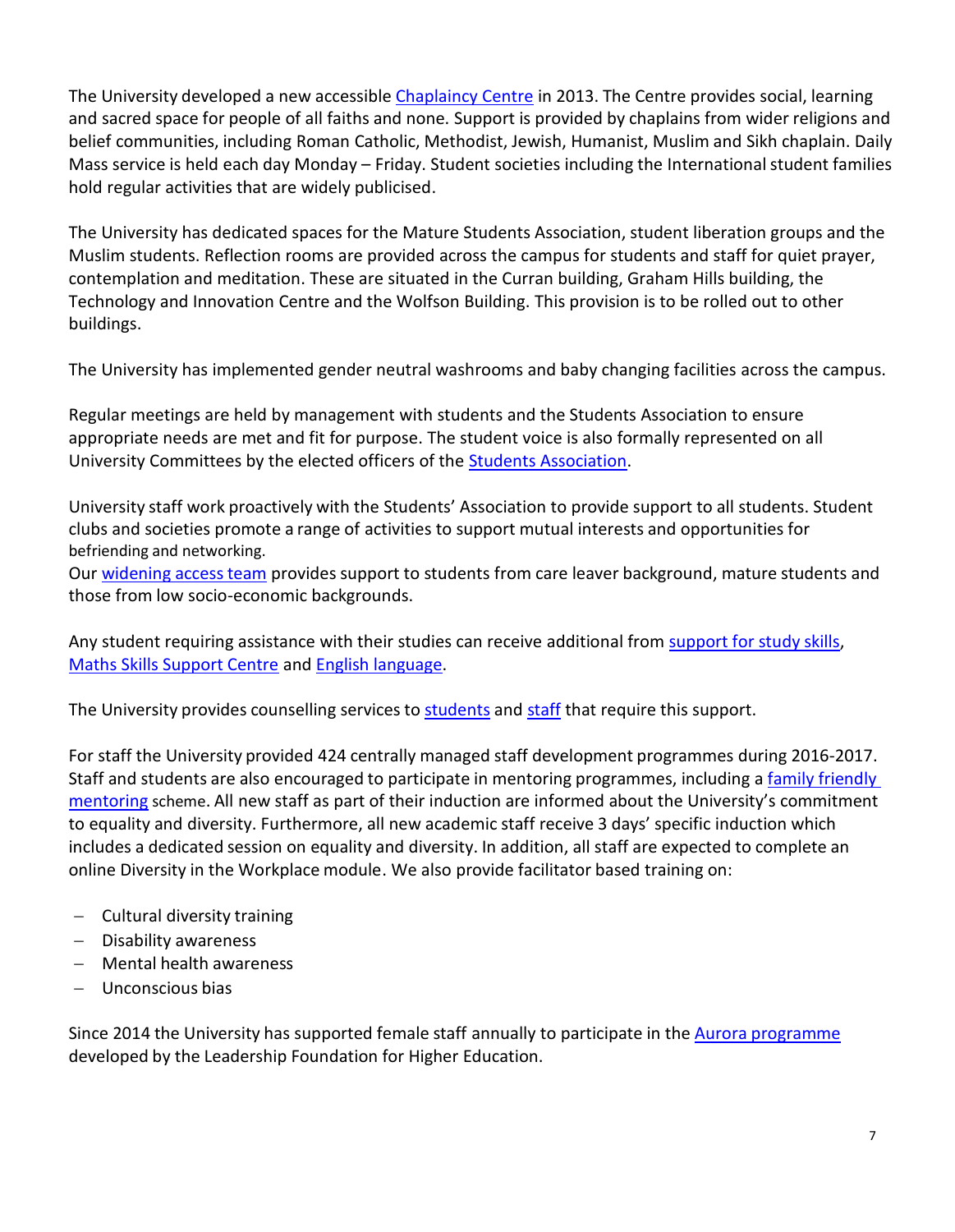The University has a Women in Science and Engineering (WISE) Committee (established in 2014). WISE organises events and provides networking opportunities for women from all Departments and Faculties.

The University library has an Assistive [Technologies](http://www.strath.ac.uk/library/services/assistive/atr/) room for disabled students and staff. The student [Disability](http://www.strath.ac.uk/disabilityservice/) Service provides support to potential applicants and students on campus. Students with disabilities receive an assessment to identify specific accessible needs to ensure appropriate support strategies are provided. Examples of specific disability related initiatives include:

Support for students experiencing mental health issues

The Disability Service collaborated with the School of Psychological Sciences and Health to deliver a number of programmes aimed at enabling students to deal more effectively with the issues of stress and anxiety.

In 2015-2016, 2 x mindfulness and 2 x Cognitive Behavioural Therapy (CBT) programmes targeted at students experiencing stress and anxiety were delivered with students on the MSc Clinical Psychology researching the effectiveness of these interventions at alleviating stress and anxiety. This approach has been expanded in the current academic session with the School of Psychological Sciences and Health offering a series of Stress Buster programmes facilitated by students on the MSc Clinical Psychology to complement the mindfulness programmes facilitated by the Disability Service.

The [mindfulness programme](http://www.strath.ac.uk/studentcounselling/mindfulness/) has also been expanded to include a programme targeted at students experiencing depression.

**Daily meditation programme** 

The University has rolled out daily meditation drop-in sessions open to staff and students. Ten members of staff have been trained to facilitate the sessions and uptake has been consistent.

■ Appointment of Study Support Assistants

In a bid to enhance the quality of ongoing support provision, 4 core study support assistants have been appointed to deliver mentoring and study support to students with disabilities. These posts replace the provision of this support by a pool of staff on worker contracts. The new model has been highly effective in improving student engagement and attendance levels at support sessions. It has also allowed for enhanced monitoring of students at risk of disengagement and improved review processes between disability advisers and study support assistants.

■ Pilot of Voice Dream text-to-speech software app, Bookshare and Load2Learn

The University has completed a pilot on the use of Voice Dream, a text-to-speech software app, to determine its usefulness as a study aid for students who are print disabled. The outcome has been the evidencing of the app's effectiveness and Voice Dream is now being recommended as a support tool for students who are print impaired.

■ Staff Development Workshops

In order to further increase disability awareness and capacity to support students with disabilities across the University, the following staff development workshops were delivered during the year:

- An Introduction to Inclusive Teaching Practice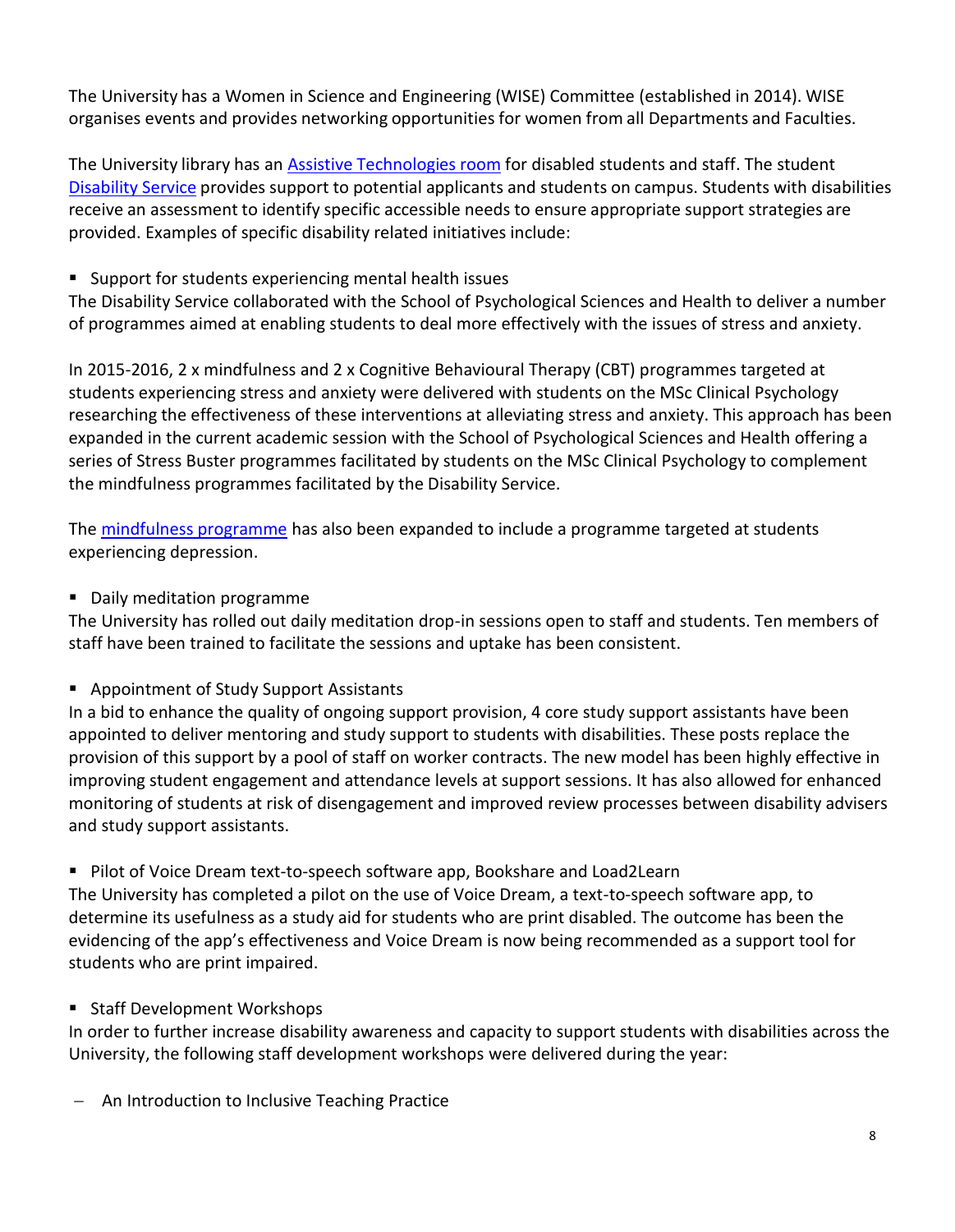- Disability Awareness for Professional Services Staff
- Supporting Students who are d/Deaf or Hearing Impaired
- Supporting Students who are Blind or Visually Impaired
- Supporting Students with Autistic Spectrum Disorders
- Making Documents Accessible
- Supporting Students with Dyslexia and Specific Learning Difficulties

#### **Asylum Seekers and Refugees Scholarships**

The University worked closely with the Students' Association and the Scottish Refugee Council to develop scholarships [for asylum seekers](http://www.strath.ac.uk/studywithus/scholarships/asylumseekerscholarship/) and those staying in the UK on humanitarian grounds. The scholarships have been provided since 2014. This is the first asylum seekers' bursary scheme in Scotland.

The scholarships are available to prospective undergraduate and taught postgraduate students of the University of Strathclyde. The tuition fees and an allowance for essential study-related expenditure is provided.

Through the duration of studies, the students from asylum seeker and refugee backgrounds are provided with a staff mentor to support transition into and through the University.

### **Innovative Equality Projects, Knowledge Exchange and Outreach**

#### **Equally Safe in Higher Education**

The **Equally Safe in Higher Education** (ESHE) project aims to eradicate gender-based violence (GBV) in Higher Education (HE). Based in the School of Social Work & Social Policy at the University and funded by the Scottish Government, the project team will develop a toolkit using Strathclyde as a pilot site, to challenge gender-based violence. ESHE will also develop awareness raising campaigns and GBV prevention education and training programmes for staff and students in the HE sector.

#### **Trans.Edu Scotland**

The [Trans.Edu Scotland](http://www.strath.ac.uk/equalitydiversity/equalitydiversityprojects/transeduscotland/) research project aims to better understand the barriers and challenges faced by trans applicants and those considering going to college and university as well as students and staff within further and higher education in Scotland.

The project is funded by the Scottish Funding Council and delivered by the Widening Access and Equality & Diversity teams.

#### **Engineering the Future for Girls**

[Engineering](http://www.strath.ac.uk/engineering/outreach/engineeringthefutureforgirls/) the Future for Girls, hosted by the Faculty of Engineering is a summer school designed to engage girls in a wide range of engineering challenges that will inspire them to become the next generation of engineers.

The 2017 summer school provides 100 fully-funded places sponsored by BP and BAM Nuttall.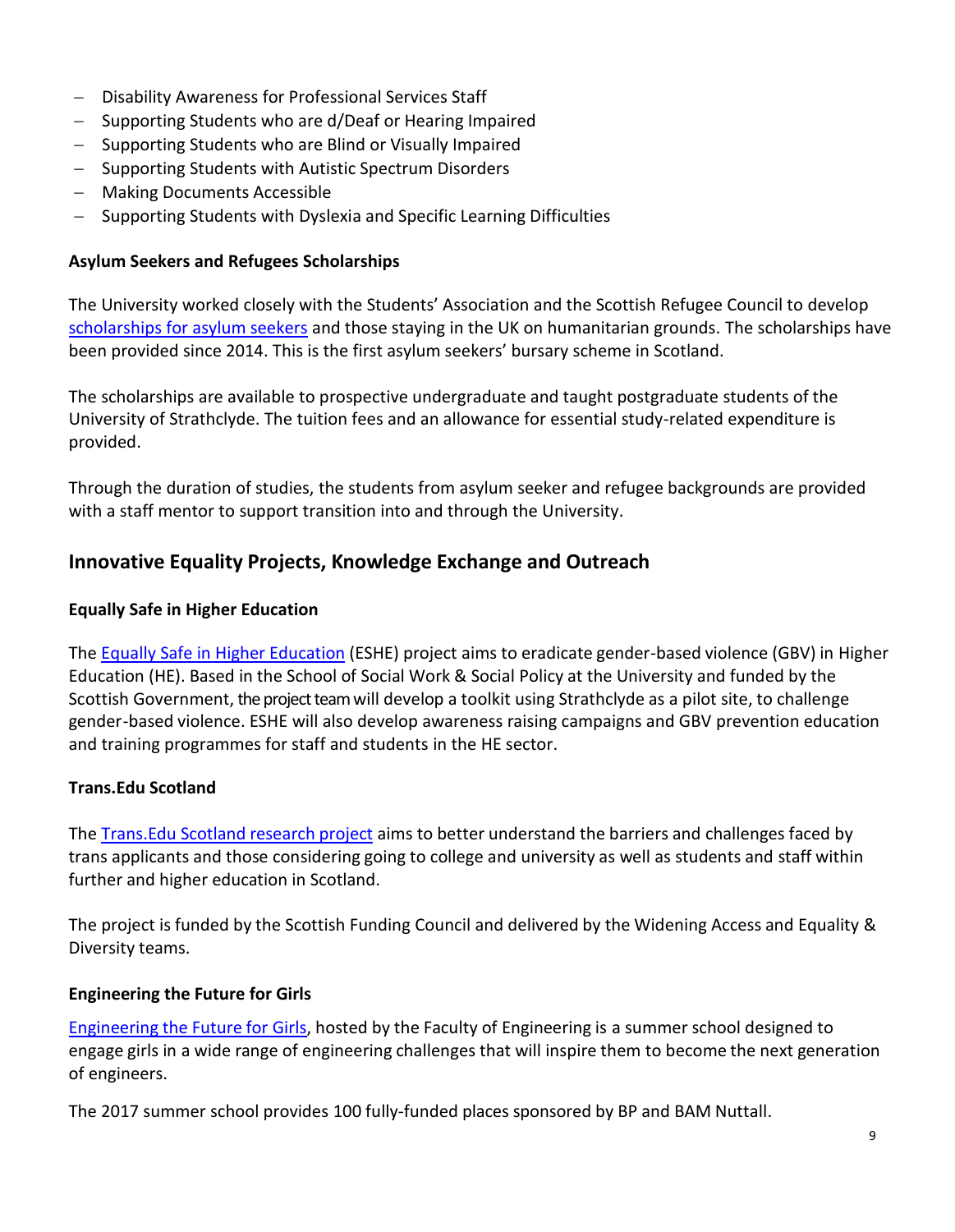### **Project Search**

Launched in 2014 [Project](http://www.autismnetworkscotland.org.uk/project-search/) Search is a one-year transition program which provides training and education leading to employment for individuals with disabilities.

Project Search has excellent synergy with the University's Strategy, aims and objectives starting with its foundation as *the place of useful learning* by providing an integrated classroom and practical work experience development programme.

The University of Strathclyde in partnership with the City of Glasgow College, Glasgow City Council, Autism Network Scotland and the Scottish Consortium for Learning Disability provides 10 work internship placements in different departments at the University. The roles range from catering services to administration.

### **Feminist Research Network**

The Strathclyde University Feminist Research Network brings together staff across the University, developing stronger feminist research presence, visibility and connectedness.

The Network was founded at the start of 2016-2017 academic year and has held a series of seminars, leading up to Strathclyde's hosting of the Feminist and Women's Studies Association (FWSA) conference, 'Making Space for Feminism in the Neo-liberal Academy' from 6th-8th September 2017.

# **Embedding equality and diversity at University department level**

The University appointed ED contacts in 2016 with a remit to:

- $-$  raise awareness locally on the University equality and diversity developments
- assist with Equality Impact Assessments
- $-$  provide two-way communications between local area and the ED office
- contribute to equality events/ projects and the university annual report

Examples of local equality activities and initiatives include:

- **P** presentations made on University ED developments
- work on Athena SWAN applications and/ or implementation of action plans
- **•** hosting project search interns
- raising awareness and support of family and caring responsibilities through the provision of flexible working
- assisting staff with temporary disabilities by conducting Personal Emergency Evacuation Plans (PEEPs)
- **E** and making adjustments to workstations and organisation of temporary car parking arrangements
- **P** protected characteristic demographics included in University student surveys
- policies prioritised for conducting Equality Impact Assessments
- hosted annual departmental International Food Night
- launch of departmental postgraduate student peer-peer support/mentoring scheme
- **EXEC** launch of departmental staff mentoring scheme
- **Equality Impact Assessment considered for temporary relocation of accommodation**
- assisting with and participation at diversity events